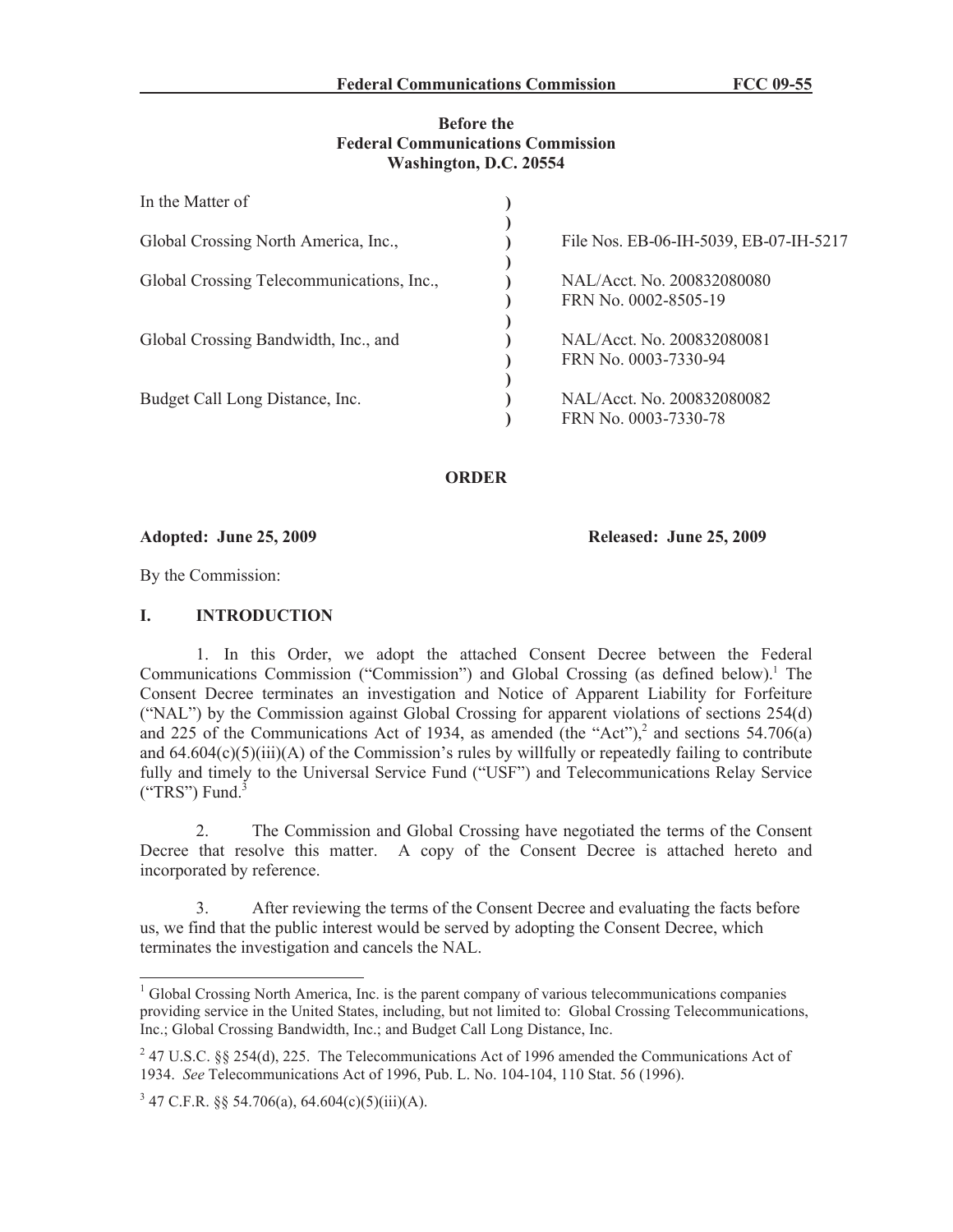4. In the absence of material new evidence relating to this matter, we conclude that our investigation raises no substantial or material questions of fact as to whether Global Crossing possesses the basic qualifications, including those related to character, to hold or obtain any Commission license or authorization.

5. Accordingly, **IT IS ORDERED** that, pursuant to sections 4(i) and 503(b) of the Communications Act of 1934, as amended,<sup>4</sup> the Consent Decree attached to this Order IS **ADOPTED**.

6. **IT IS FURTHER ORDERED** that the above-captioned investigation **IS TERMINATED** and the Notice of Apparent Liability for Forfeiture **IS CANCELLED**.

7. **IT IS FURTHER ORDERED** that a copy of this Order and Consent Decree shall be sent by first class mail and certified mail, return receipt requested, to Matthew A. Brill**,** Counsel for Global Crossing North America, Inc., Global Crossing Telecommunications, Inc., Global Crossing Bandwidth, Inc., and Budget Call Long Distance, Inc., Latham & Watkins LLP, 555 Eleventh Street, NW, Washington D.C., 20004-1304.

# FEDERAL COMMUNICATIONS COMMISSION

Marlene H. Dortch Secretary

 $4$  47 U.S.C. § 154(i), 503(b).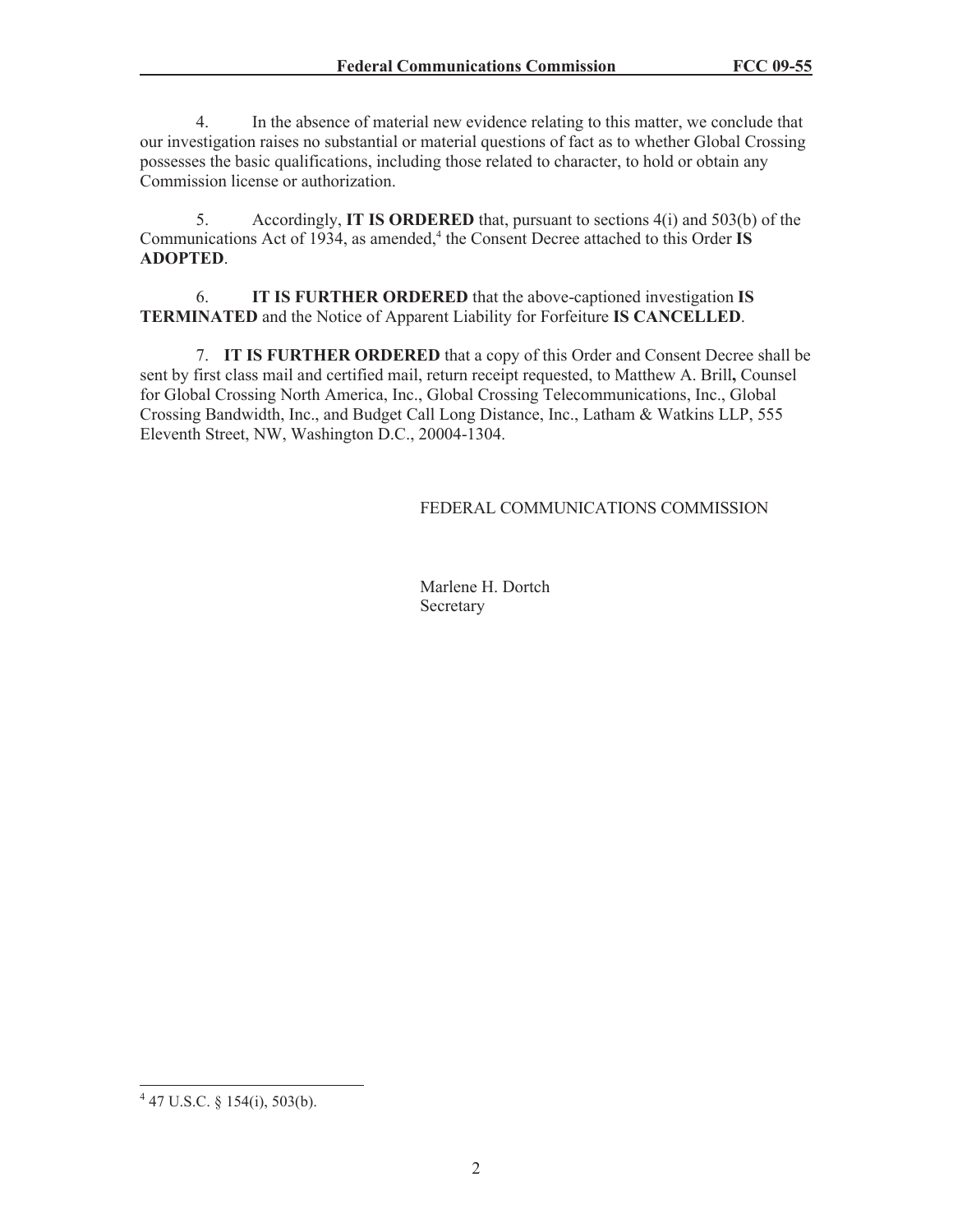### **Before the Federal Communications Commission Washington, D.C. 20554**

| In the Matter of                          |                                                    |
|-------------------------------------------|----------------------------------------------------|
| Global Crossing North America, Inc.,      | File Nos. EB-06-IH-5039, EB-07-IH-5217             |
| Global Crossing Telecommunications, Inc., | NAL/Acct. No. 200832080080<br>FRN No. 0002-8505-19 |
| Global Crossing Bandwidth, Inc., and      | NAL/Acct. No. 200832080081<br>FRN No. 0003-7330-94 |
| Budget Call Long Distance, Inc.           | NAL/Acct. No. 200832080082<br>FRN No. 0003-7330-78 |

## **CONSENT DECREE**

#### **Adopted: June 25, 2009 Released: June 25, 2009**

By the Commission:

# **I. INTRODUCTION**

1. The Federal Communications Commission ("Commission" or "FCC") and Global Crossing (as defined below),<sup>1</sup> by their authorized representatives, hereby enter into this Consent Decree for the purpose of terminating the Commission's investigations into whether Global Crossing violated sections 254(d) and 225 of the Communications Act of 1934, as amended (the "Act"),<sup>2</sup> and sections 54.706(a) and 64.604(c)(5)(iii)(A) of the Commission's rules by willfully or repeatedly failing to contribute fully and timely to the Universal Service Fund ("USF") and Telecommunications Relay Service ("TRS") Fund.<sup>3</sup>

- 2. For the purposes of this Consent Decree, the following definitions shall apply:
	- (a) "Act" means the Communications Act of 1934, as amended, 47 U.S.C. § 151 *et seq.*

<sup>&</sup>lt;sup>1</sup> Global Crossing North America, Inc. is the parent company of various telecommunications companies providing service in the United States, including, but not limited to: Global Crossing Telecommunications, Inc. ("GC Telecommunications"); Global Crossing Bandwidth, Inc. ("GC Bandwidth"); and Budget Call Long Distance, Inc. ("Budget"). For the sake of brevity, unless stated otherwise, all references to "Global Crossing" in this Consent Decree refer to one or more of the aforementioned Global Crossing operating subsidiaries.

 $247$  U.S.C. §§ 254(d), 225. The Telecommunications Act of 1996 amended the Communications Act of 1934. *See* Telecommunications Act of 1996, Pub. L. No. 104-104, 110 Stat. 56 (1996).

 $3^3$  47 C.F.R. §§ 54.706(a), 64.604(c)(5)(iii)(A).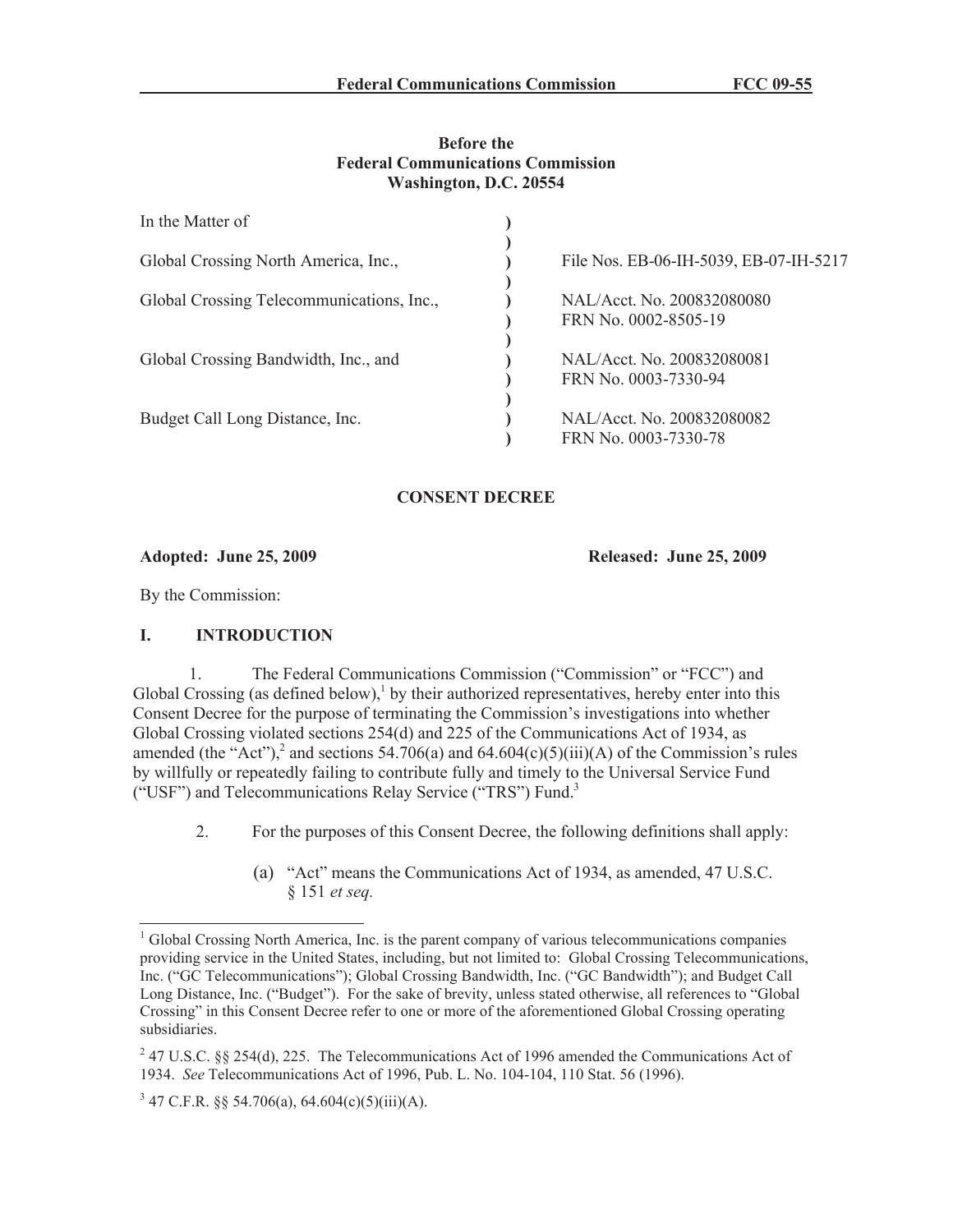- (b) "Adopting Order" means an Order of the Commission adopting the terms of this Consent Decree without change, addition, deletion, or modification.
- (c) "Bureau" means the Enforcement Bureau of the Federal Communications Commission.
- (d) "Commission" and "FCC" mean the Federal Communications Commission and all of its bureaus and offices.
- (e) "Compliance Plan" means the program described in this Consent Decree at paragraph 12.
- (f) "Effective Date" means the date on which the Commission releases the Adopting Order.
- (g) "Global Crossing" or "the Company" means Global Crossing North America, Inc., Global Crossing Telecommunications, Inc., Global Crossing Bandwidth, Inc., and Budget Call Long Distance, Inc. and their predecessors-in-interest and successors-in-interest, collectively.
- (h) "Investigation" means the investigation commenced by the Bureau's Letters of Inquiry to Global Crossing dated March 21, 2007<sup>4</sup> and June 14, 2007<sup>5</sup> seeking to determine whether Global Crossing had violated, among other requirements, Sections 254(d) and 225 of the Communications Act of 1934, as amended,<sup>6</sup> and sections 54.706(a) and 64.604(c)(5)(iii)(A) of the Commission's rules by willfully or repeatedly failing to contribute fully and timely to the Universal Service Fund and Telecommunications Relay Service Fund<sup>7</sup>
- (i) "NAL" means the Notice of Apparent Liability for Forfeiture issued against Global Crossing on April 9, 2008.
- (j) "Parties" means Global Crossing and the Commission.
- (k) "Rules" means the Commission's regulations found in Title 47 of the Code of Federal Regulations.

 $4$  Letter from Trent Harkrader, Deputy Chief, Investigations & Hearings Division, Enforcement Bureau, FCC, to Michael J. Shortley, III, General Counsel North America, Global Crossing Telecommunications, Inc., dated Mar. 21, 2007 ("GC Telecommunications LOI" or "LOI").

 $<sup>5</sup>$  Letter from Trent Harkrader, Deputy Chief, Investigations & Hearings Division, Enforcement Bureau,</sup> FCC, to Michael J. Shortley, III, Vice President & Regional General Counsel - North America, Global Crossing North America, Inc., dated June 14, 2007 ("Supplemental LOI").

<sup>6</sup> 47 U.S.C. §§ 254(d), 225. The Telecommunications Act of 1996 amended the Communications Act of 1934. *See* Telecommunications Act of 1996, Pub. L. No. 104-104, 110 Stat. 56 (1996).

 $7$  47 C.F.R. §§ 54.706(a), 64.604(c)(5)(iii)(A).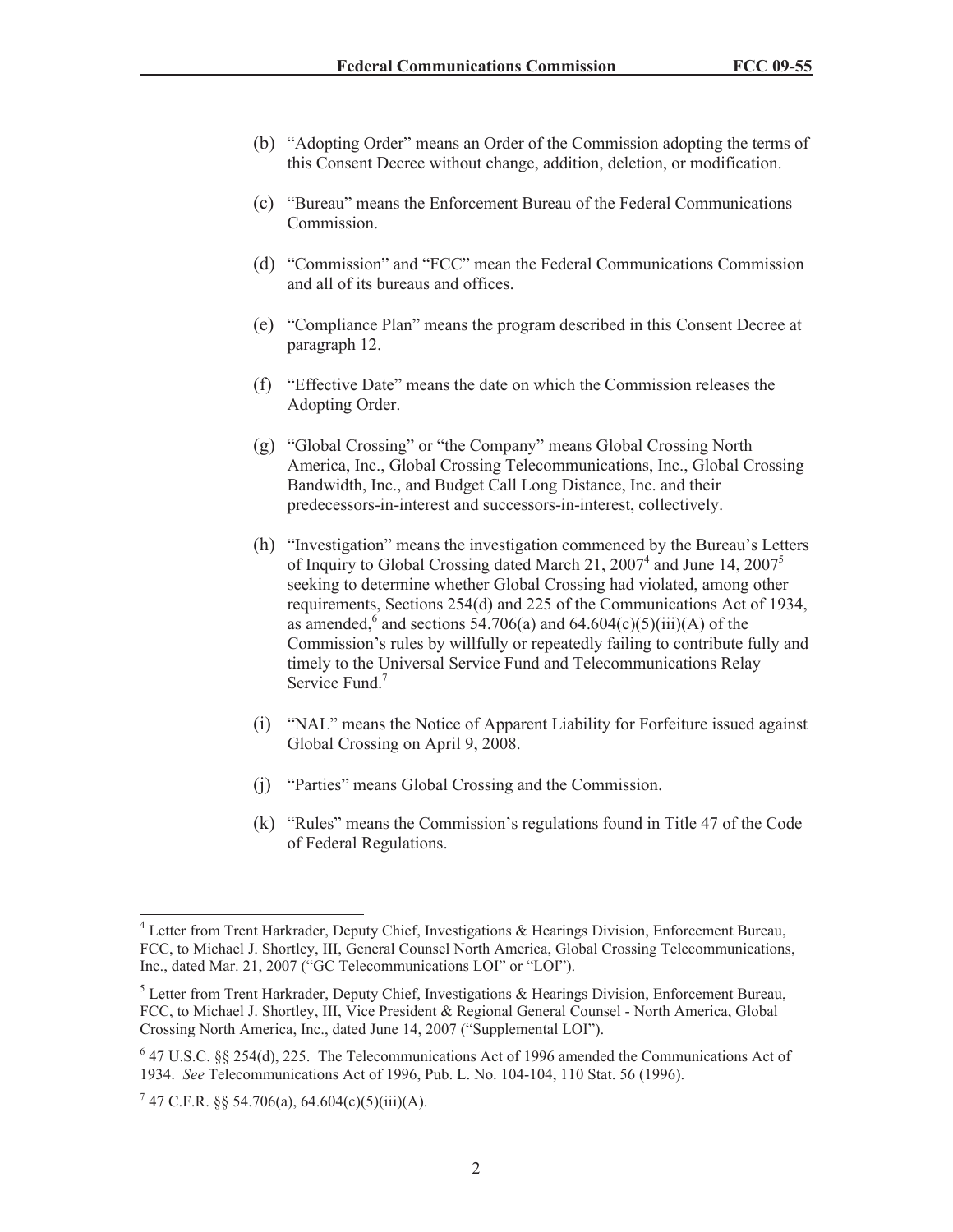# **II. BACKGROUND**

3. Pursuant to Section 254(d) of the Act and section 54.706 of the Commission's rules, telecommunications carriers that provide interstate telecommunications services are required to contribute to the federal Universal Service Fund ("USF"). Pursuant to Section 225 of the Act and section 64.604 of the Commission's rules, telecommunications carriers that provide interstate telecommunications services are required to contribute to the TRS fund.

4. Global Crossing is the holding company of various telecommunications companies providing service in the United States. <sup>8</sup> On July 13, 2006, the Universal Service Administrative Company ("USAC") referred one of the Global Crossing subsidiaries to the Enforcement Bureau for investigation concerning alleged failures to fully and timely contribute to the universal service fund. The Bureau initiated an investigation by issuing a letter of inquiry to the Company seeking to determine whether it had violated, among other things, the requirements contained in the Act and the Commission's rules concerning payment to the universal service and TRS funds.<sup>9</sup> As a supplement to its initial referral and following its investigation of nine other Global Crossing subsidiaries, USAC later referred additional Global Crossing subsidiaries to the Bureau for investigation for similar failures. The Bureau then sent a second letter of inquiry to Global Crossing on June 14, 2007, expanding its investigation into whether other Global Crossing subsidiaries had violated the same provisions of the Act and the Commission's rules.<sup>10</sup>

5. At the conclusion of the Bureau's investigation, the Commission determined that three Global Crossing subsidiaries had apparently accrued significant delinquent balances owed to the universal service fund and the TRS fund. As a result, the Commission issued a Notice of Apparent Liability proposing that Global Crossing pay a forfeiture in the amount of \$10,518,013.<sup>11</sup> The Commission calculated the proposed forfeiture in accordance with Commission precedent imposing forfeitures against carriers that failed to make sufficient contributions to the universal service fund. Consistent with that precedent, the largest component of the proposed forfeiture in the NAL related to the total amount Global Crossing owed to the universal service fund which, at the time the Commission issued the NAL, exceeded \$18,000,000. Following the release of the NAL, Global Crossing approached the Bureau and requested the Parties consider resolving the investigation in a Consent Decree. The Bureau agreed and extended the date by which Global Crossing was required to respond to the allegations contained in the NAL or pay the proposed forfeiture amount in order to permit negotiation of terms.

<sup>&</sup>lt;sup>8</sup> See Letter from Michael J. Shortley, III, Vice President & Regional General Counsel – North America, Global Crossing North America, Inc., dated July 12, 2007 ("Supplemental LOI Response") at 2-3. *See also, e.g.*, http://fjallfoss.fcc.gov/cib/form499/499detail.cfm?FilerNum=803667; http://fjallfoss.fcc.gov/cib/form499/499detail.cfm?FilerNum=809586; http://fjallfoss.fcc.gov/cib/form499/499detail.cfm?FilerNum=808107.

 $9$  Letter from Trent Harkrader, Deputy Chief, Investigations & Hearings Division, Enforcement Bureau, FCC, to Michael J. Shortley, III, General Counsel North America, Global Crossing Telecommunications, Inc., dated Mar. 21, 2007.

<sup>&</sup>lt;sup>10</sup> Letter from Trent Harkrader, Deputy Chief, Investigations & Hearings Division, Enforcement Bureau, FCC, to Michael J. Shortley, III, Vice President & Regional General Counsel - North America, Global Crossing North America, Inc., dated June 14, 2007.

<sup>11</sup> *Global Crossing North America, Inc., Global Crossing Telecommunications, Inc., Global Crossing Bandwidth, Inc., and Budget Call Long Distance, Inc.,* Notice of Apparent Liability for Forfeiture, 23 FCC Rcd 6110 (2008) ("*NAL*").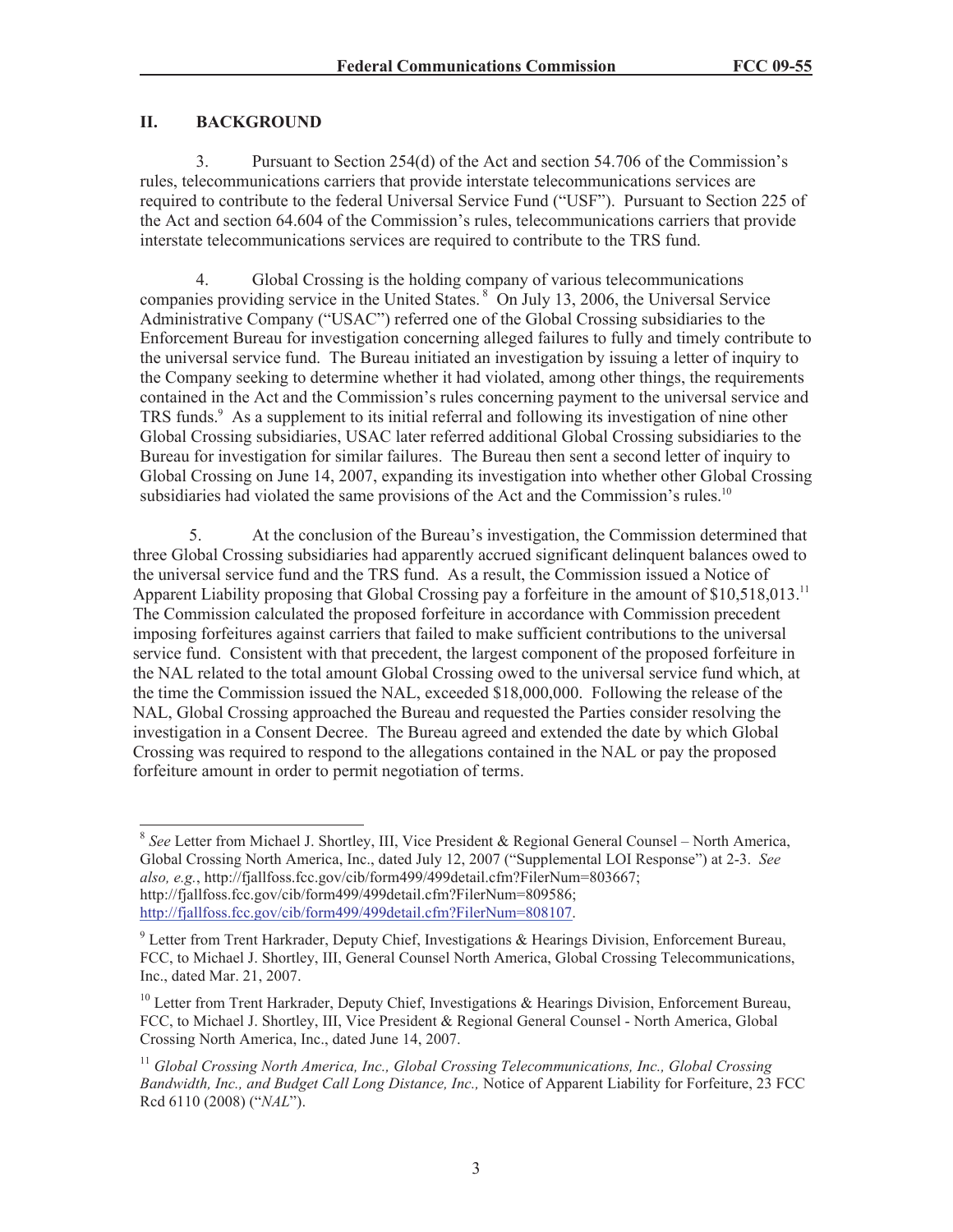6. After the NAL, Global Crossing promptly paid the entire balance of outstanding universal service payments that were not subject to a pending appeal. Global Crossing also disputed many of the allegations contained in the NAL and proffered information in support of its arguments. For instance, the NAL alleged that Global Crossing engaged in a pattern of delinquency demonstrating an intent to circumvent the Debt Collection Improvement Act ("DCIA") applicable to the Commission and USAC. Global Crossing has specifically denied this allegation and provided information in support of its claim that the Company did not intend to circumvent the DCIA. In addition, Global Crossing also argues the proposed forfeiture was unreasonably inflated because the NAL included amounts owed to the universal service fund that should not have been considered in the forfeiture calculation. These include a sizable portion of the universal service delinquency that was subject to a good faith appeal by the Company in which it asserted it was not required to pay approximately \$5,600,000 of the \$18,000,000 figure considered in the NAL (the "Pending USAC Appeal"). Global Crossing also asserts that the amount the NAL considered as owing to the universal service fund at the time of the NAL included approximately \$2,600,000 in current amounts due but not yet past due and therefore not properly the basis of any forfeiture calculation.

# **III. TERMS OF AGREEMENT**

7. **Adopting Order.** The Parties agree that the provisions of this Consent Decree shall be subject to final approval by the Commission by incorporation of such provisions by reference in the Adopting Order without change, addition, modification, or deletion.

8. **Jurisdiction.** Global Crossing agrees that the Commission has jurisdiction over it and the matters contained in this Consent Decree and has the authority to enter into and adopt this Consent Decree.

9. **Effective Date; Violations.** The Parties agree that this Consent Decree shall become effective on the date on which the Commission releases the Adopting Order. Upon release, the Adopting Order and this Consent Decree shall have the same force and effect as any other Order of the Commission. Any violation of the Adopting Order or of the terms of this Consent Decree shall constitute a separate violation of a Commission Order, entitling the Commission to exercise any rights and remedies attendant to the enforcement of a Commission Order.

10. **Admission**: Global Crossing admits that it violated Sections 254(d) and 225 of the Act and sections 54.706 and 64.604 of the Commission's rules by failing to contribute in a timely manner to the federal Universal Service Fund and the Telecommunications Relay Service fund.

11. **Termination of Investigation.** In express reliance on the covenants and representations in this Consent Decree and to avoid further expenditure of public resources, the Commission agrees to terminate its investigation and to cancel its NAL. In consideration for the termination of said investigation and cancellation of the NAL, Global Crossing agrees to the terms, conditions, and procedures contained herein, provided that nothing in the Consent Decree or in connection therewith shall limit Global Crossing's ability to contest any findings of fact or conclusions of law arising from the Pending USAC Appeal or from any other audit or assessment by the Commission or the Universal Service Administrative Company. The Commission further agrees that, in the absence of new material evidence, the Commission will not use the facts developed in this investigation through the Effective Date of the Consent Decree, or the existence of this Consent Decree, to institute, on its own motion, any new proceeding, formal or informal,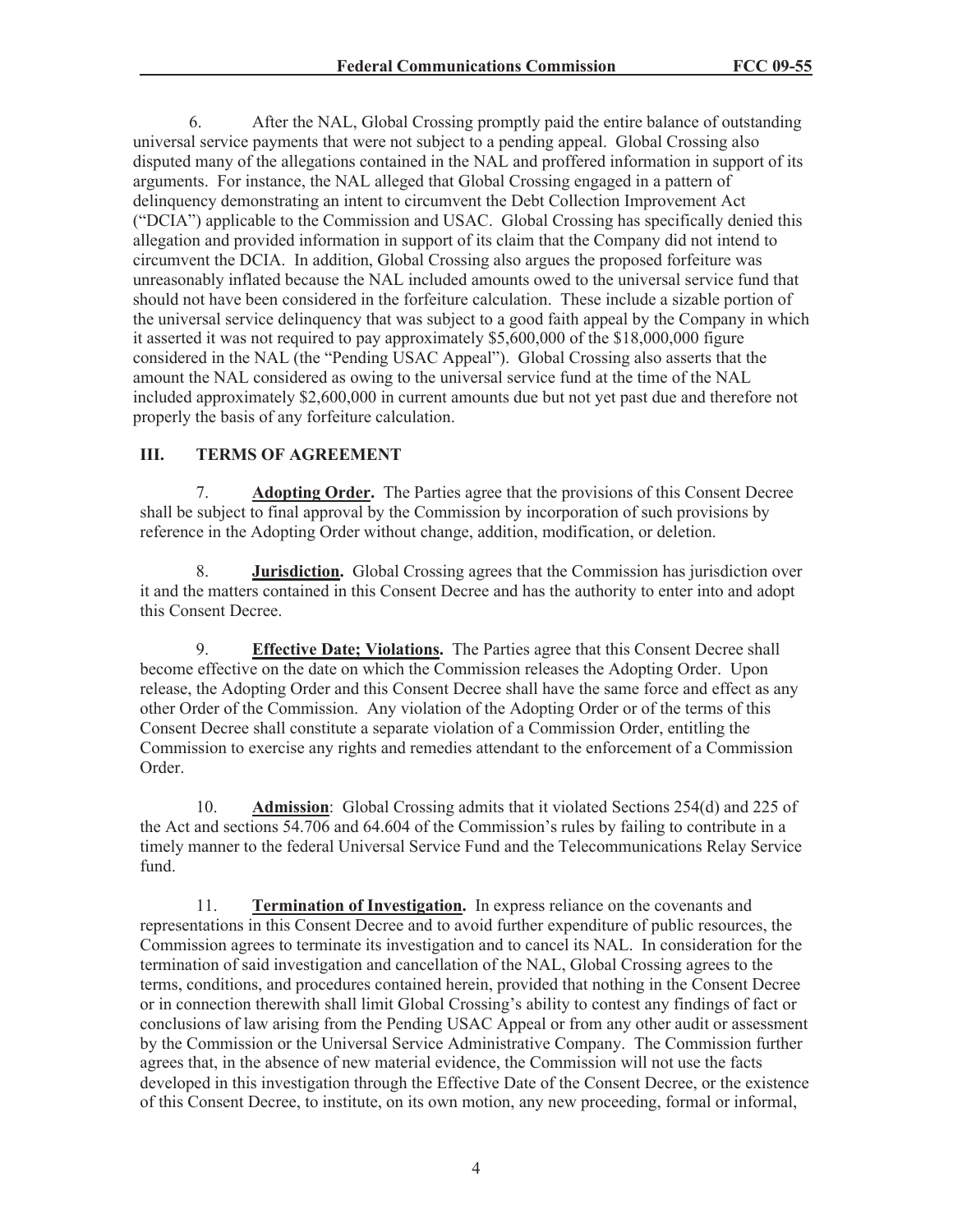or take any action on its own motion against Global Crossing concerning the matters that were the subject of the investigation. The Commission also agrees that it will not use the facts developed in this investigation through the Effective Date of this Consent Decree, or the existence of this Consent Decree, to institute on its own motion any proceeding, formal or informal, or take any action on its own motion against Global Crossing with respect to Global Crossing's basic qualifications, including its character qualifications, to be a Commission licensee or authorized common carrier or hold Commission authorizations.

12. **Compliance Plan.** For purposes of settling the matters set forth herein, Global Crossing agrees to create within sixty (60) calendar days a comprehensive Compliance Plan to ensure the timely payment of all required contributions to the Federal Universal Service Fund, Telecommunications Relay Service Fund, and North American Numbering Plan and Local Number Portability cost recovery mechanisms, as well as payment of annual regulatory fees imposed pursuant to 47 U.S.C. § 159 (collectively, "Federal Regulatory Payments"). This plan is intended to create the internal structure and processes to prevent a recurrence of the events that led to the FCC's issuance of a NAL. The principal features of this compliance plan are set forth below.

- a. **Responsibility for and Processing of Regulatory Payments**. Global Crossing's finance department will designate two individuals ("Finance Designees") with exclusive responsibility to manage the regulatory payments through Global Crossing's accounts payable process to ensure timely and complete payment of all Federal Regulatory Payments. Each of the Finance Designees will receive specialized training to enable them to meet this responsibility (as discussed below). Federal Regulatory Payment obligations are to be processed outside of Global Crossing's existing commercial vendor management process.
- b. **Oversight Team.** Global Crossing will establish an oversight team that will bear supervisory responsibility for Global Crossing's timely payment of all required Federal Regulatory Payments. The Oversight Team will consist of the Chief Financial Officer, General Counsel, and Head of Regulatory Affairs. The Oversight Team will serve as a resource for resolving questions related to compliance with applicable rules governing Federal Regulatory Payments and act as a central point of contact for dissemination of information regarding FCC filing and payment requirements throughout the company. The Oversight Team will also oversee the development and dissemination of training materials and will monitor changes to rules governing Federal Regulatory Payments to ensure that those changes are documented and disseminated appropriately. Each month, quarter, or year, depending on the applicable fee, the Finance Designees will confirm to the Oversight Team whether timely Federal Regulatory Payments were made, including the amount and timing of such payments and whether Global Crossing owes a delinquent balance to any of the federal regulatory programs.
- c. **Compliance Manual**. Global Crossing will establish and maintain a compliance manual that will serve as a reference regarding revenue reporting and other obligations relating to the Federal Regulatory Payments. This manual will set forth a schedule of filing and payment dates associated with these programs, including the timely dissemination of financial data and other information to the individuals responsible for the preparation of Forms 499 and other forms related to Federal Regulatory Payments. The manual also will specify mandatory practices and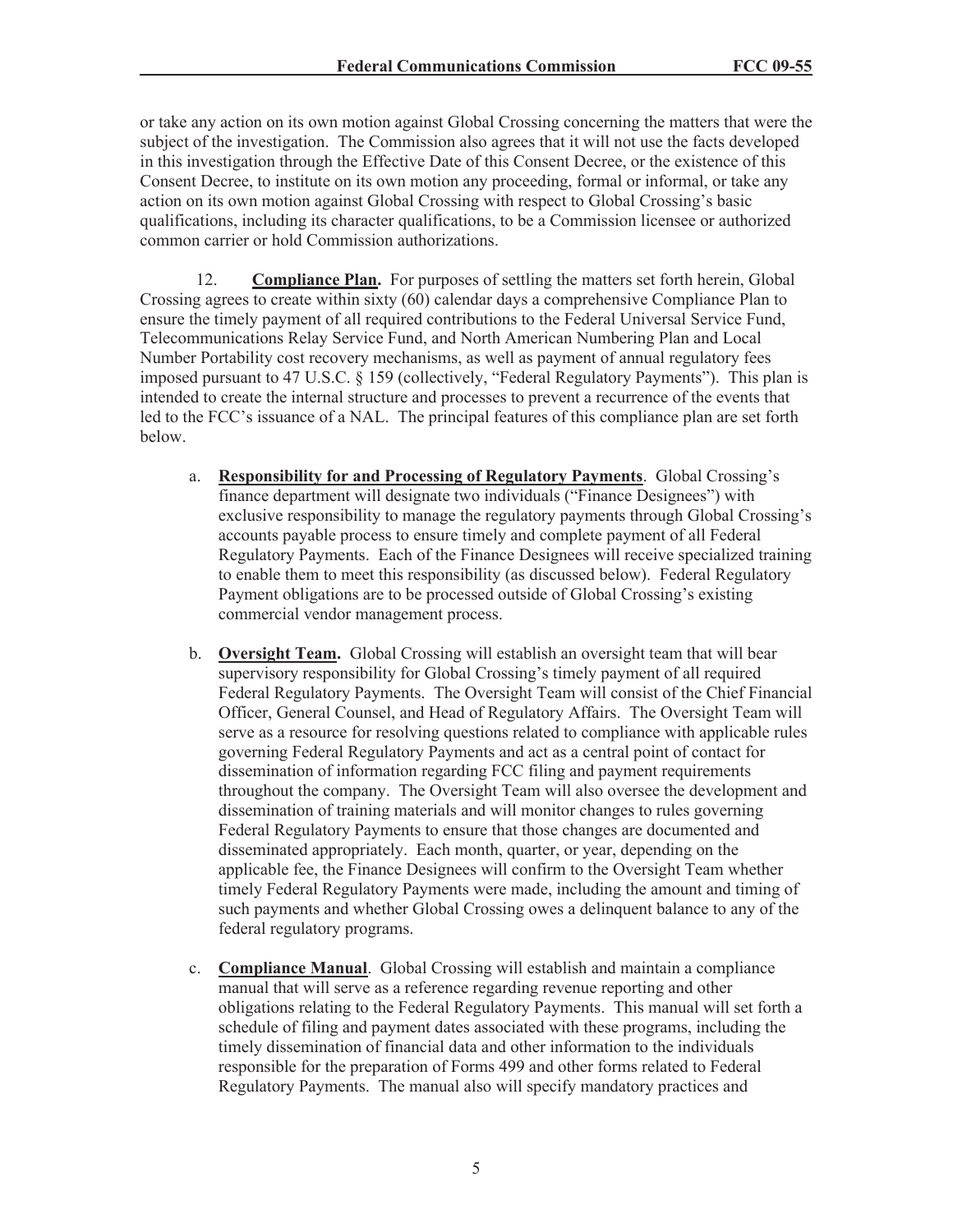procedures to be followed by Global Crossing personnel in making the required payments.

- d. **Training**. Global Crossing will establish and maintain a training program for employees who are responsible for processing Federal Regulatory Payments and for employees who are responsible for the preparation and filing of FCC Forms 499 and other related revenue reporting forms. This training program will address, at a minimum, (i) the FCC's regulations governing Federal Regulatory Payments, (ii) the FCC Form 499 instructions and the application of those instructions to the services provided by Global Crossing and (iii) potential pitfalls in processing Federal Regulatory Payments. The training program will also discuss the potential ramifications of failing to comply with FCC form filing and payment requirements. Global Crossing will provide this training to all employees responsible for providing financial and other input necessary to the preparation of FCC forms as well as processing associated payments, on at least an annual basis. Global Crossing will also provide training to new employees who will be responsible for preparing FCC forms and processing associated payments before they assume such responsibilities. Global Crossing will update and enhance the foregoing training regarding FCC filing requirements and payment obligations as appropriate and necessary. In addition to the specialized training described above, all current and future employees who may come into contact with Federal Regulatory Payment procedures will be provided with general awareness training designed to ensure that any invoices, correspondence or questions related to Federal Regulatory Payments are directed to the employees who have received the specific training described above. Both types of training will (i) direct employees to promptly report all possible or suspected instances of noncompliance to a member of the Oversight Team, (ii) admonish employees as to the individual consequences of non-compliance, which will result in disciplinary action, up to and including termination of employment and (iii) advise employees of available channels for reporting non-compliance. Global Crossing will maintain records of all training.
- e. **Risk Assessment and Change Management**. The Oversight Team will be responsible for monitoring and responding to changes in Global Crossing's business that may impact this compliance plan or Global Crossing's broader procedures with respect to Federal Regulatory Payments. Examples of such changes could include the resignation or redeployment of employees who have received the specialized training described above, the acquisition of new businesses, or changes in the Commission's regulations
- f. **Continuous Improvement**. The Oversight Team will be responsible for making an annual assessment of this compliance plan and Global Crossing's broader procedures to confirm that (i) they are being implemented and respected by those officers and employees whose actions may impact the company's compliance with Commission regulations, and (ii) they are effective in ensuring timely payment of all Federal Regulatory Payments. Any shortcomings detected through these annual assessments will promptly be addressed
- g. **Compliance Reports.** Global Crossing will file compliance reports with the Commission ninety (90) days after the Effective Date and on each anniversary of the Effective Date until the Termination Date of this Compliance Plan. Annual compliance reports shall include a schedule of Federal Regulatory Payments made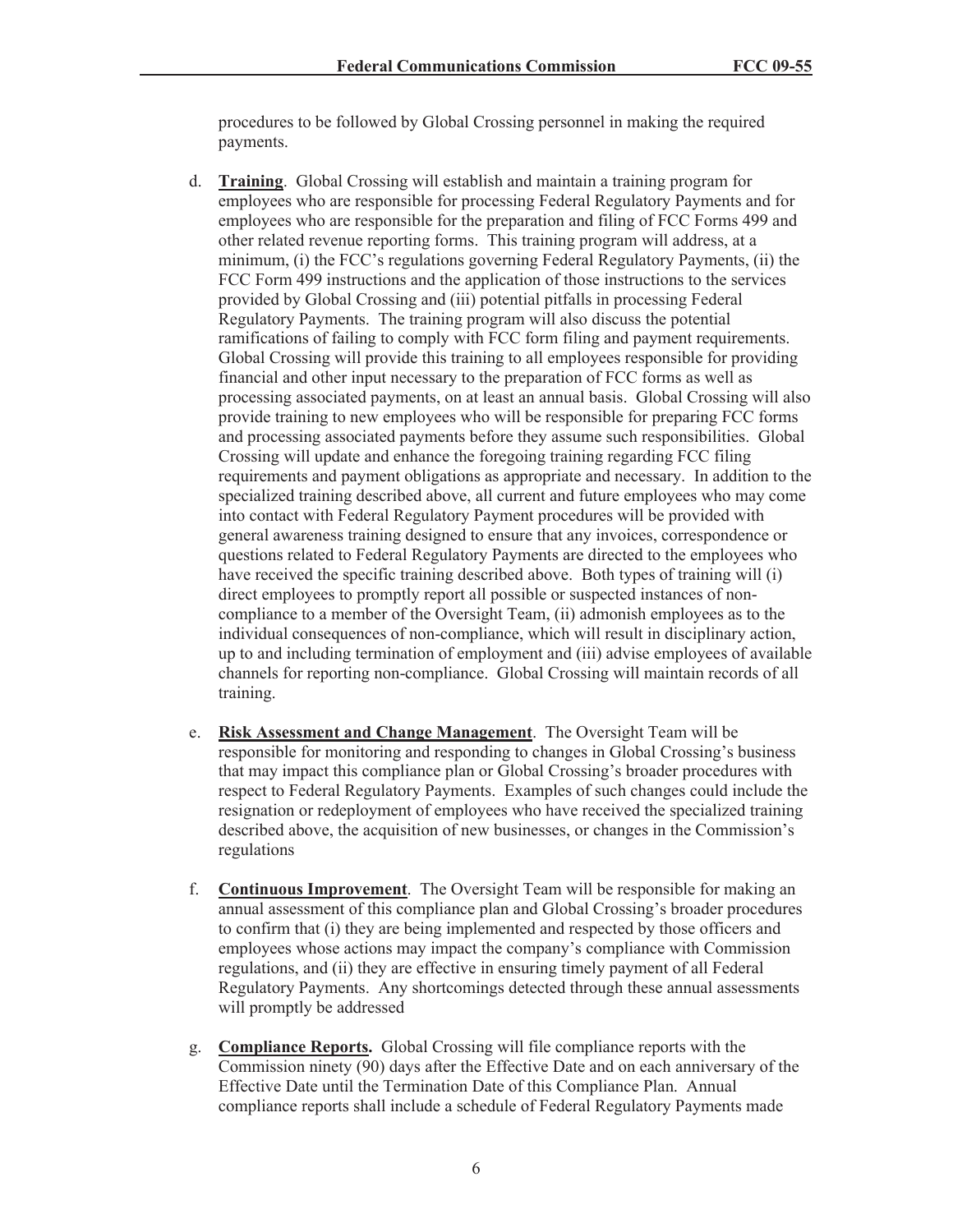during the previous year, indicating when payments were due and when they were made. Each compliance report shall include a compliance certificate from an officer, as an agent of Global Crossing, stating that the officer has personal knowledge that Global Crossing has established operating procedures intended to ensure compliance with this Consent Decree, together with an accompanying statement explaining the basis for the officer's compliance certification. All compliance reports shall be submitted to the Chief, Investigations & Hearings Division, Enforcement Bureau, Federal Communications Commission, 445 12th Street, S.W., Washington, D.C. 20554

h. **Termination Date**. Global Crossing's obligations under this Paragraph shall expire thirty-six (36) months after the Effective Date.

13. **Voluntary Contribution**. Global Crossing agrees that it will make a voluntary contribution to the United States Treasury in the amount of \$2,800,000 in two equal installment payments. Global Crossing will make the first payment within thirty (30) calendar days after the Effective Date of the Adopting Order and the second payment within seven (7) months after the Effective Date of the Adopting Order. The payments must be made by check or similar instrument, payable to the Order of the Federal Communications Commission. The payments must include the Account Number and FRN Number referenced in the caption to the Adopting Order. Payment by check or money Order may be mailed to Federal Communications Commission, P.O. Box 979088, St. Louis, MO 63197-9000. Payment by overnight mail may be sent to U.S. Bank – Government Lockbox #979088, SL-MO-C2-GL, 1005 Convention Plaza, St. Louis, MO 63101. Payment by wire transfer may be made to ABA Number 021030004, receiving bank Federal Reserve Bank of New York, and account number 27000001. Global Crossing will also send electronic notification to trent.harkrader@fcc.gov within forty-eight (48) hours of the date said payments are made.

14. **Waivers.** Global Crossing waives any and all rights it may have to seek administrative or judicial reconsideration, review, appeal or stay, or to otherwise challenge or contest the validity of this Consent Decree and the Adopting Order, provided the Commission issues the Adopting Order adopting the Consent Decree without change, addition, modification, or deletion. Global Crossing shall retain the right to challenge Commission interpretation of the Consent Decree or any terms contained herein. If either Party (or the United States on behalf of the Commission) brings a judicial action to enforce the terms of the Adopting Order, neither Global Crossing nor the Commission shall contest the validity of the Consent Decree or the Adopting Order, and Global Crossing shall waive any statutory right to a trial *de novo*. Global Crossing hereby agrees to waive any claims it may otherwise have under the Equal Access to Justice Act, 5 U.S.C. § 504 and 47 C.F.R. § 1.1501 *et seq*., relating to the matters addressed in this Consent Decree.

15. **Subsequent Rule or Order.** The Parties agree that if any provision of the Consent Decree conflicts with any subsequent rule or Adopting Order (except an Order specifically intended to revise the terms of this Consent Decree to which Global Crossing does not expressly consent) that provision will be superseded by such Commission rule or Order.

16. **Successors and Assigns.** Global Crossing agrees that the provisions of this Consent Decree shall be binding on its successors, assigns, and transferees.

17. **Final Settlement.** The Parties agree and acknowledge that this Consent Decree shall constitute a final settlement between the Parties.